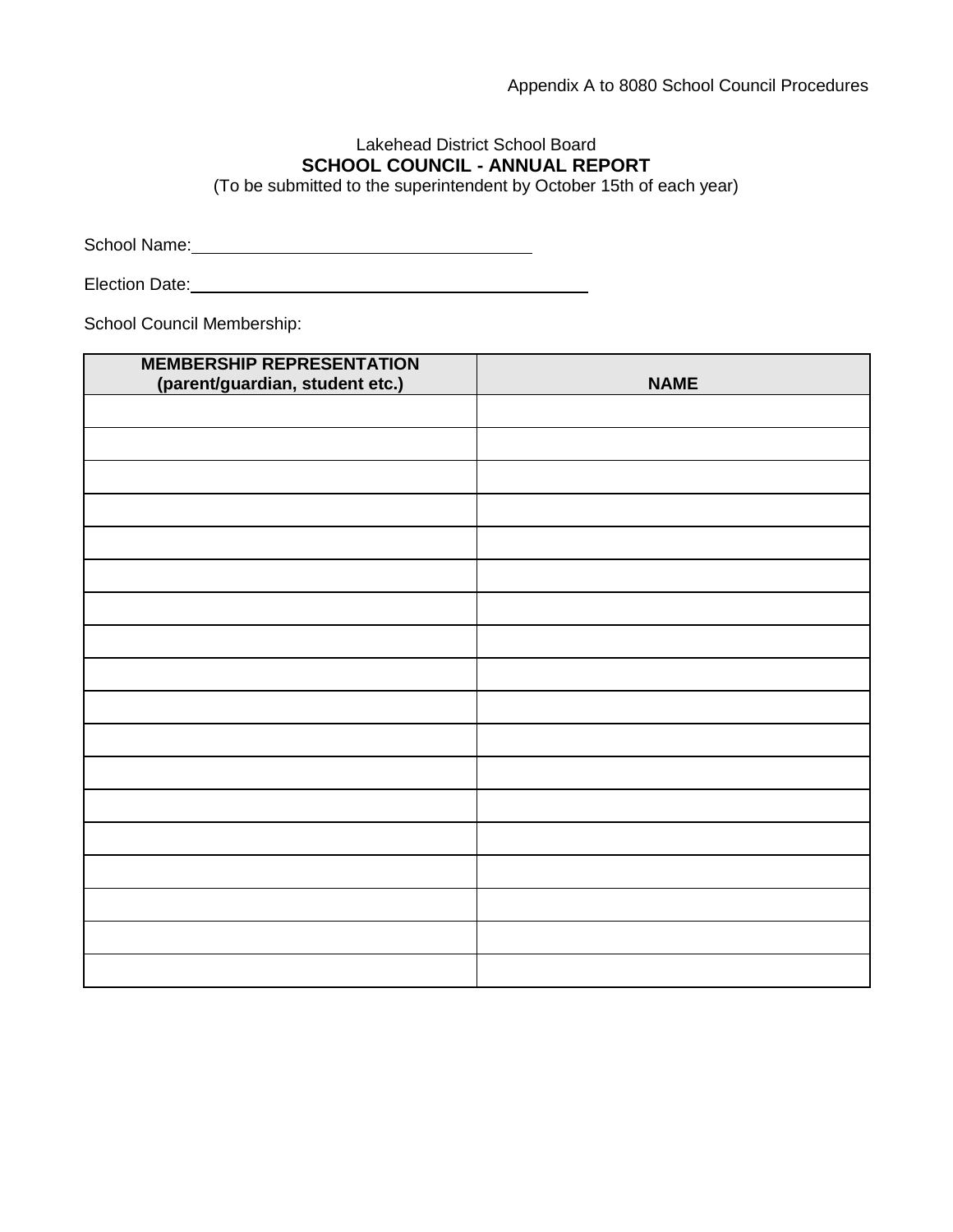MEETINGS:

- WHEN: day of week
	- time of day

FREQUENCY: • how often

AREAS OF FOCUS FOR THE SCHOOL COUNCIL (direction may have been developed from the School Growth Plan):

### WHAT AREAS OF SUPPORT/TRAINING NEED TO BE FOCUSED ON TO IMPROVE THE FUNCTIONING OF YOUR SCHOOL COUNCIL?

OTHER COMMENTS:

Chair's Signature **Date** Principal's Signature Date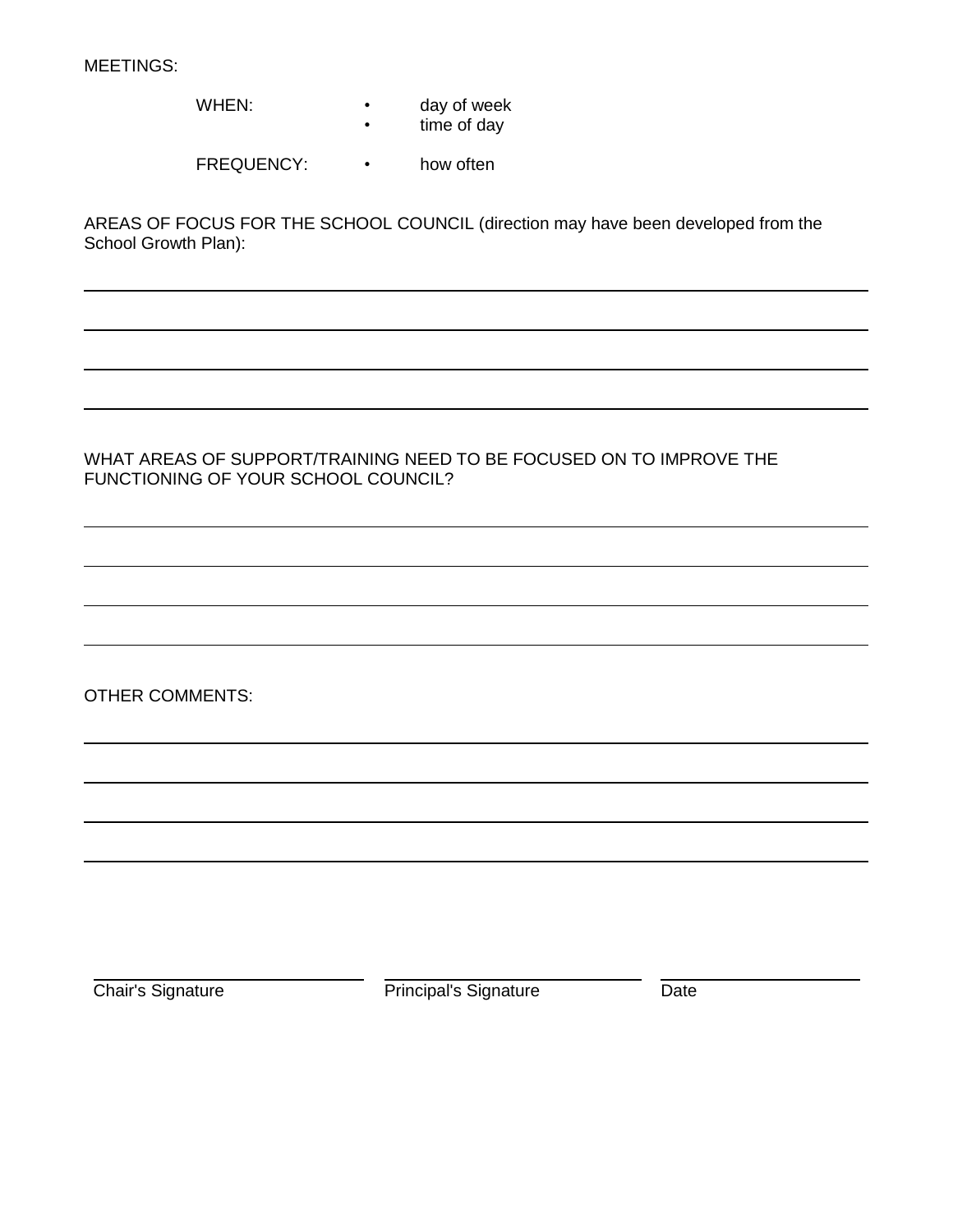# **OSBIE Risk Management Advisory**

## **S-1.**

### **SCHOOL COUNCILS/PARENT GROUPS**

#### 1. **PARENT GROUPS**

Parent groups play a significant role and contribute to the success of many school functions through their volunteer efforts. This contribution is recognized through the school board's liability policy which extends coverage to members of parent groups while they are acting within the scope of their duties on behalf of the school board. Duties are those assigned by any authorized employee or trustee. Coverage is extended to volunteer parents involved in activities which are approved and controlled by any authorized employee or member of the board. The person authorizing the activity must assume responsibility for it and the activity must be in accordance with board policies and procedures. Thus if a member of a parent group were sued because of alleged negligence arising out of their duties for the board, the OSBIE policy would provide protection.

The parent organizations require their own liability insurance as protection against being named in a lawsuit for activities of the group that are independent of a school and are not directed by a school employee or trustee. Activities such as conventions, social outings of the parent group, independent fund-raising events, etc., would not fall under the board's liability insurance.

The Ontario Home & School Association and the Federation of Catholic Parent-Teacher Associations of Ontario both have made liability insurance available to their membership. Parent groups should investigate the feasibility of obtaining liability insurance for their organizations for activities that are not under the jurisdiction of the school board.

#### 2. **SCHOOL COUNCILS**

School councils are deemed to be formed for the sole purpose of providing advice to school staff. Members of school councils are protected by the boards' liability insurance for lawsuits while they are working within the scope of their mandated duties for the board.

Since the Ministry of Education and Training issued its Policy/Program Memorandum No. 122 on April 12, 1995, a mandate to form school council advisory organizations, the OSBIE office has received a number of questions regarding insurance coverage for School Councils.

To help to clarify the matter of insurance protection, the remainder of this bulletin is written in a **question and answer** format. It is recommended that this bulletin be copied and distributed to all interested parties.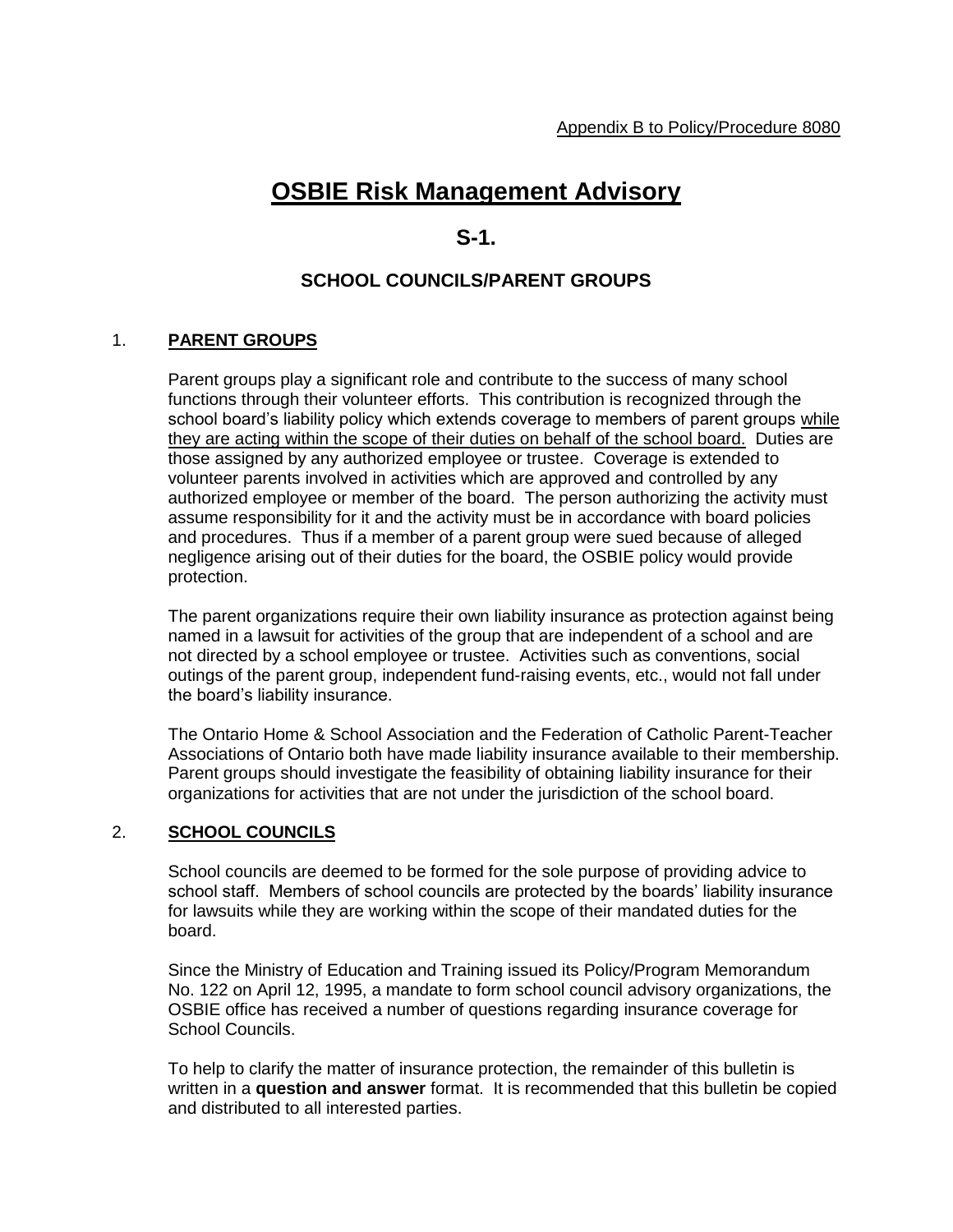- Q-1. Are school councils protected by the board's liability insurance while they are working within their mandate to provide advice to the principal?
- A-1. **Yes.** School councils are mandated by the Ministry of Education & Training to provide advice to principals on a variety of issues. While members of the council are performing their duties as outlined by the Ministry of Education and Training for the board, they are deemed to be working within the scope of their duties (to provide advice to the principal), and are an insured as defined in the liability policy.
- Q-2. What if school councils go beyond their mandate to provide advice? What if they become involved in some of the fund-raising activities that were previously run by parent groups? Does the board's liability insurance protect them in these circumstances?
- A-2. It depends.
	- i) **YES**, they are protected **IF** the school council members are "working within the scope of their duties for the board as assigned by an authorized board representative". For example, if a school principal organized a fund-raising activity and the school council members were asked to assist with the event, insurance protection would be provided to those members who volunteered.
	- ii) **NO, IF** the school council members involve themselves in a fund-raising or other activity on their own and outside of the control of the school or board, the members are not protected by the board's liability insurance policy. For example, if a school council decided to hold a Christmas social, a family social event, conduct a craft sale, orchestrate programs not provided by schools, etc. on its own, coverage is not extended by the board's insurer.
- Q-3. If my school council is willing to volunteer its time and energy to run a series of fundraising events, why must we have the board's support and input on our plans? If my school council decides to run a program on school premises, after school for the benefit of children and families in the community, why does the board have to be involved in setting up the program and outlining the rules for operation in order for me to be covered by the board's insurance? The board is obstructing our creativity by imposing rules? Is it fair for the board to withhold insurance protection if we don't follow the board's rules?
- A-3. **Yes,** it is fair. The board has a high onus to ensure that any activity in which it or its representatives are involved is conducted in a safe manner. A board develops procedures and policies with respect to various activities with safety in mind. Safety and security must have priority when it comes to any school activity. Matters such as accommodations, equipment, supervision, training, appropriateness of the activity, etc. must all be addressed before an activity is undertaken. School officials have developed policies and procedures to ensure safety for students and others. To disregard these policies and procedures may lead to injury and to losses.

A liability insurance policy issued to a school board provides protection to the school board and to other interests while they are acting within the scope of their duties on behalf of the board. The insurer protects the board and others for activities within the control and jurisdiction of the school board. If the activity is outside the jurisdiction of the school board, then coverage is not provided for that activity. A board is not obligated to assume responsibility for an activity independent of a school even if the school might be the beneficiary.